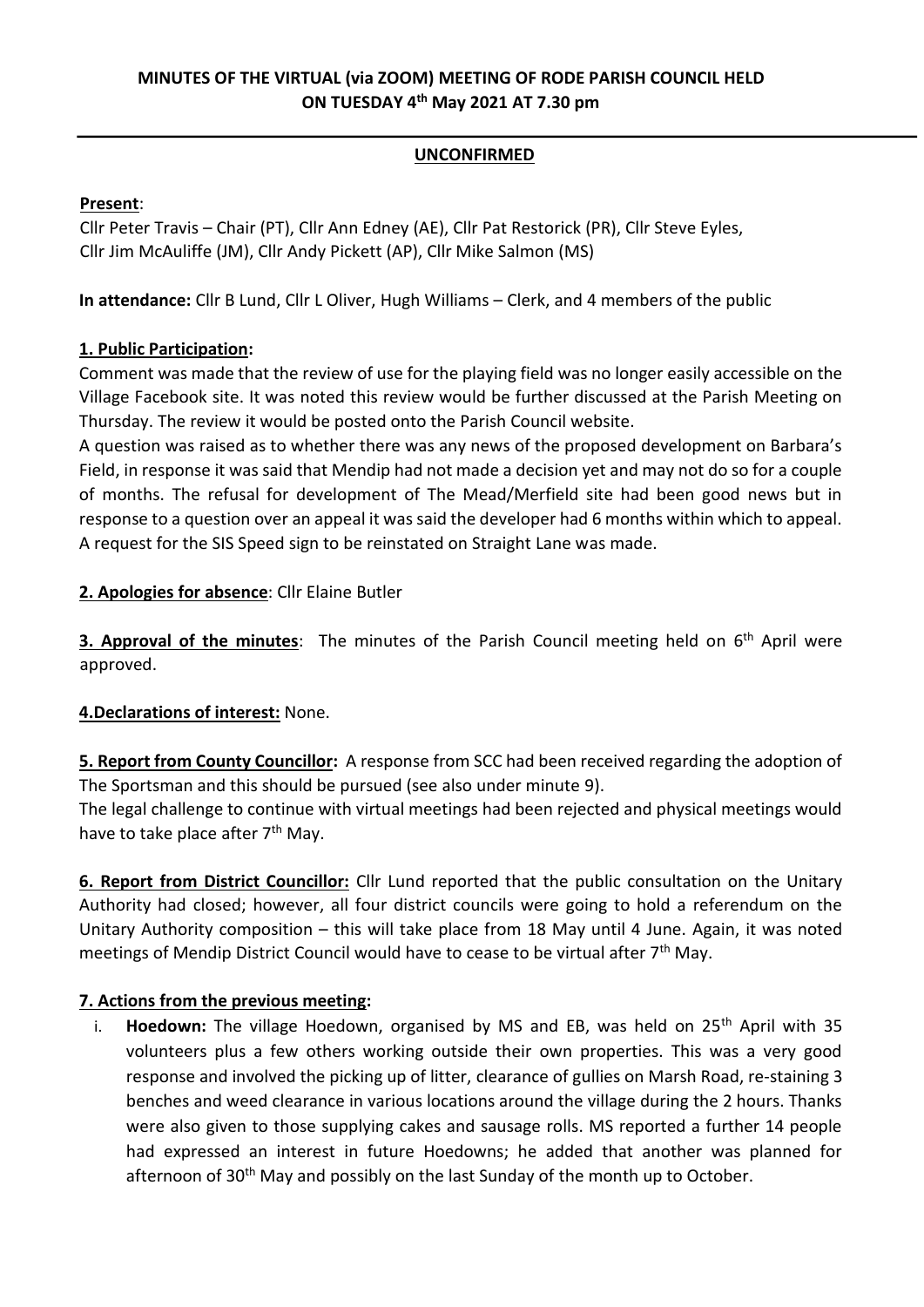Approval was agreed for further expenditure for grabbers, waste bag rings and high visibility jackets as well as approval for bag, gloves, sandpaper, wood stain and other sundries already bought for the April Hoedown.

- ii. **Lengthsman:** Ben Vowles was due to start work on 14 May, probably clearing gullies on Marsh Road. There was discussion over the width of the path on Church Lane, investigation would be conducted to see if tarmac continued under the encroaching bank and possible contact made with County Roads regarding its width. It was agreed that the Lengthsman should keep an eye on this and clear as necessary as part of his regular duties.
- iii. **The Bell:** Contact attempts would continue, to date no response had been received.
- iv. **Riverwalk:** It was reported it was 10 years since Jim Ryan had allowed walking across the fields by the river and a vote of thanks was given to him as this had been so welcome for villagers during this last year. A letter of thanks would also be put in The Link.
- v. **Jubilee Clock:** This had been installed in 1887 and had worked until the 1960s, it had then worked on and off until the early 2000s when it was serviced and electrical winding installed. It was now not striking and initial investigations indicated a problem at the top of the clock. The person who rebuilt it in the early 2000s had been approached, if this was not fruitful another repairer would be approached. The meeting agreed the clock had to be repaired with the PC footing the bill.
- vi. **Dog Waste Bin – The Mead:** This had broken and the PC had agreed to purchase a replacement. The Clerk had ordered one which was due soon.
- vii. **Trees:** The trees on Clay Lane and The Mead were still to be inspected by John Osborne and AP said this was to be done this week, an additional tree by the allotments would be inspected. It was agreed any cutting should be left until September.
- viii. **Bus back better:** PT had circulated a report to the Parish Council which said the first step was to lobby the local transport authorities, this was more difficult for Rode as both buses that served the village came under two different authorities. It was agreed that as a Primary Village, Rode did not have a viable bus service. A survey of the village on bus use was planned for September as doing it before was thought to be unrepresentative of bus use/requirements as people were not currently using buses during the Covid pandemic. Cllr Oliver expressed concern over the timing of the survey as a decision on buses was to be made in October. She proposed a meeting was held with SCC's John Perriett.
- ix. **Brown's Ground:** Discussion was held as to whether the Parish Council should approach Andy Fussell to express an interest in it taking over and owning Brown's Ground irrespective of the current proposal to develop Barbara's Field. There was agreement that this could be a valuable village asset, however after some debate it was agreed that this might not be the most appropriate time to approach Andy Fussell. There were also questions over the possible ongoing costs of maintenance of the land, although these could possibly be minimal.

**8. Climate Emergency:** JM reported that he had got 6 people interested in joining the Steering Group but he still had to leaflet villagers and he hoped to do this in the next couple of weeks.

### **9. Highways:**

a) The working group had met with Patrick Moss and although there was a lot of information and data on speed in and around the village this needed to be put together into a good case for speed limits. The A361, Rode Hill and Bradford Road were one issue and the High Street, Lower Street, Straight Lane and Church Lane were another issue. The proposal by Patrick Moss, although costing around £2,500 was considered necessary. But it would be put on hold until discussions had been held with Sara Davis at Somerset Highways as possibly Somerset could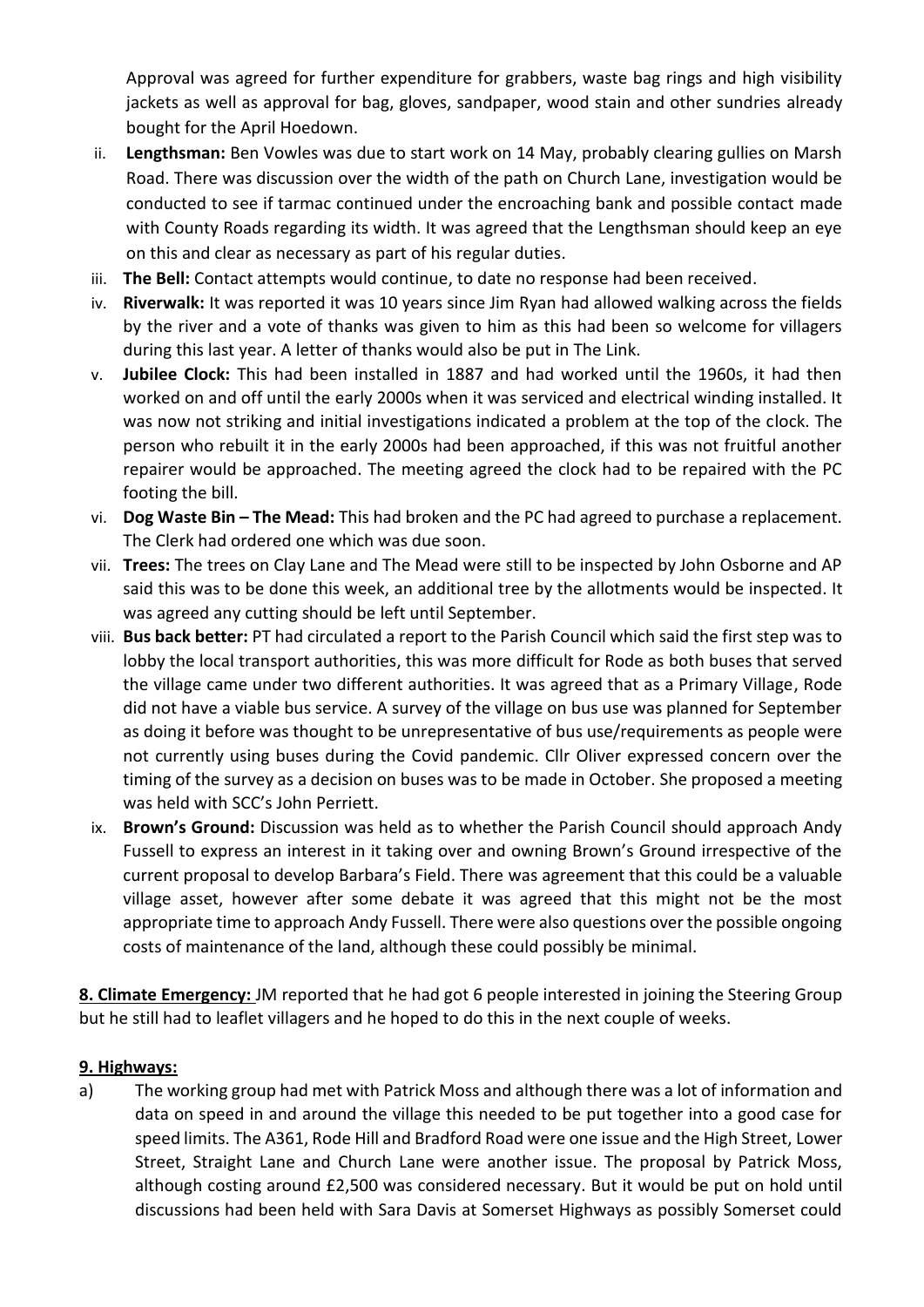do some of the survey work and it would be good to clarify what would be required to install speed limits. It was agreed the Transport Group and Cllr Oliver would meet with Sara Davis and that the Clerk write to Sara Davis on this issue.

- b) County Roads had responded to the concerns over HGVs using Lower Street and this indicated that to install any signage would require a Traffic Regulation Order (TRO) which would require the support of the Police, the installation of any signs would also be a lengthy and expensive process – up to £10,000. The meeting having considered this and the fact that the bakery (source of some of the HGVs) had now relocated out of Lower Street and also that SWP vehicles were aware of the problems, this would not now be pursued. A watching brief would be kept.
- c) Some pavement photographs had been taken, others still to be done.
- d) The Sportsman had still to be adopted but a more positive response to Cllr Oliver's email had been received from Somerset. It was agreed the Clerk should continue to pursue this with Development Engineering at Somerset as a bond was in place to rectify any issues prior to the road being adopted by Somerset. It was agreed to keep this on the agenda.

### **10. Planning matters**

### a. New applications:

**2021/0807/TCA:** Works to trees in conservation area: 3 beech, 1 ash, 7 lime, 6 horse chestnut and 1 yew – Langham House. No objections, leave to Planning Officer

**2021/0858/FUL:** Erection of detached dwelling including associated alterations to 9 The Mead and provision of 2 car parking spaces – 9 The Mead. No objections, leave to Planning Officer.

2021/0887/VRC: Application to vary condition 17 (obscure glazing) of planning approval 2018/2015/VRC – 6 Stable Close. No objection, leave to Planning Officer.

#### b. Mendip decisions:

**2020/1686/OTS:** Application for outline planning permission for the erection of up to 29 dwellings with associated access and landscaping works – The Mead/Merfield. Refusal.

**2021/0418/HSE:** Demolition of single storey extension to rear elevation and of existing garage to eastern elevation of house. Construction of two storey extension to eastern elevation – 24 Marsh Road. Approved.

**2021/0534/TCA:** 4 pleached hornbeams, reduce height by 1 – 1.5 metres – 17 High Street. No TPO required, approved.

**2021/0569/TCA:** Ash tree reduce height by 2 metres and reduce spread by 1.5 metes  $-1$ Halfpenny Row. No TPO required, approved.

**11. Calm Engineering and drainage:** JM reported that some small extra surveying was to be done on the village outskirts next week. An update on the work done would be in the next issue of The Link and a report was due from Calm with update letters being sent to all houses.

**12. Church Farm access to village/footpaths and playing field:** There was no update on the hoggin path but this would be pursued. A report on the playing field would be given at the Parish Meeting on Thursday; draft proposals for the development of the S106 land had been issued and these were on the Village Facebook site (and subsequent to the meeting on the Rode PC site [under planning]).

**13. Parish Council website:** The Chair reported that this still had to be progressed; contact was being made with website developers.

**14. Police Beat Manager:** The monthly report was noted.